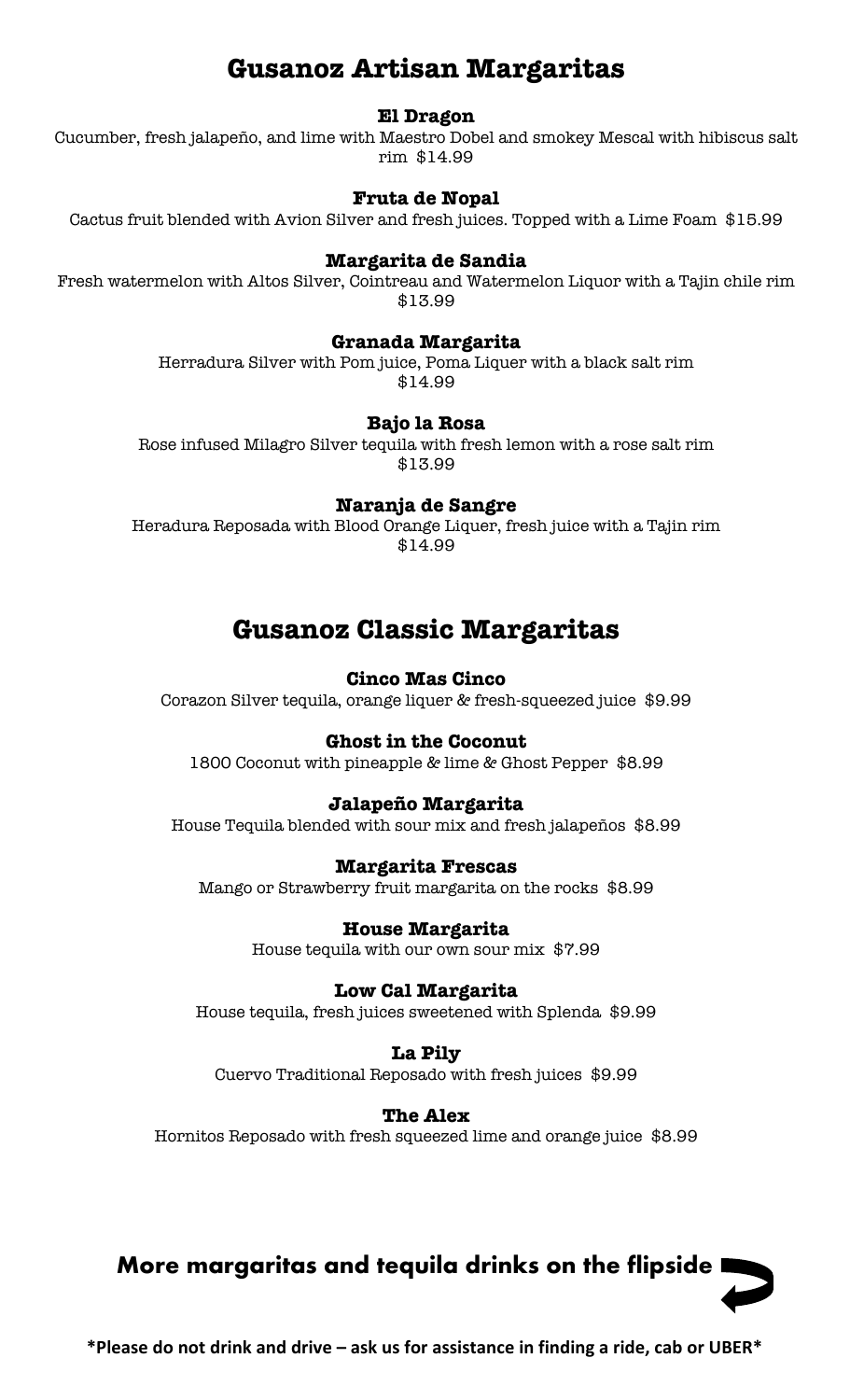# **Gusanoz Classic Six Sisters Margaritas**

**La Karino (ka-dean-yo)** Patron Silver with a floater of Gran Marnier on the side \$12.99

> **La Chochis (shur-cheese)** House tequila with raspberry liquor \$8.99

**La China (chee-na)** House tequila with blue curacao \$8.99

**Rosy (rose-ee)** Iouse tequila with cranberry juice \$7.99

**Uca (oo-ka)** House tequila with pineapple juice \$7.99

**Huesos (way-so)** House tequila with melon liquor \$8.99

**Six Sisters Sampler** Try all six in a sample size only \$16.99

# **NEW Gusanada Frozen Margaritas**

#### **Mangonada Grande**

Chunks of mango in a chamoy margarita with a Tajin rim and a tamarind chile straw \$14.99

#### **Watermelonada Grande**

Chunks of watermelon in a chamoy margarita with a Tajin rim and a tamarind chile straw \$14.99

## **Pinonada Grande**

Chunks of pineapple in a chamoy margarita with a Tajin rim and a tamarind chile straw \$14.99

# **Tequila Drinks**

## **Cazuela (ka-swell-la)**

Fresh juices with tequila and agave nectar served in a clay cazuela! (very tart, not sweet) Hornitos \$13.99 Don Julio \$16.99 Patron \$16.99

## **Jalisco Mule**

Cazadores silver tequila with ginger beer and lime juice on the rocks \$9.99

## **Tequila Sunrise**

House tequila with orange juice & grenadine \$6.99

#### **Patron Eclipse**

Patron Café XO (coffee flavored Patron), lime juice and orange soda over ice \$9.99







Grande any classic margarita for only \$3.00 more!

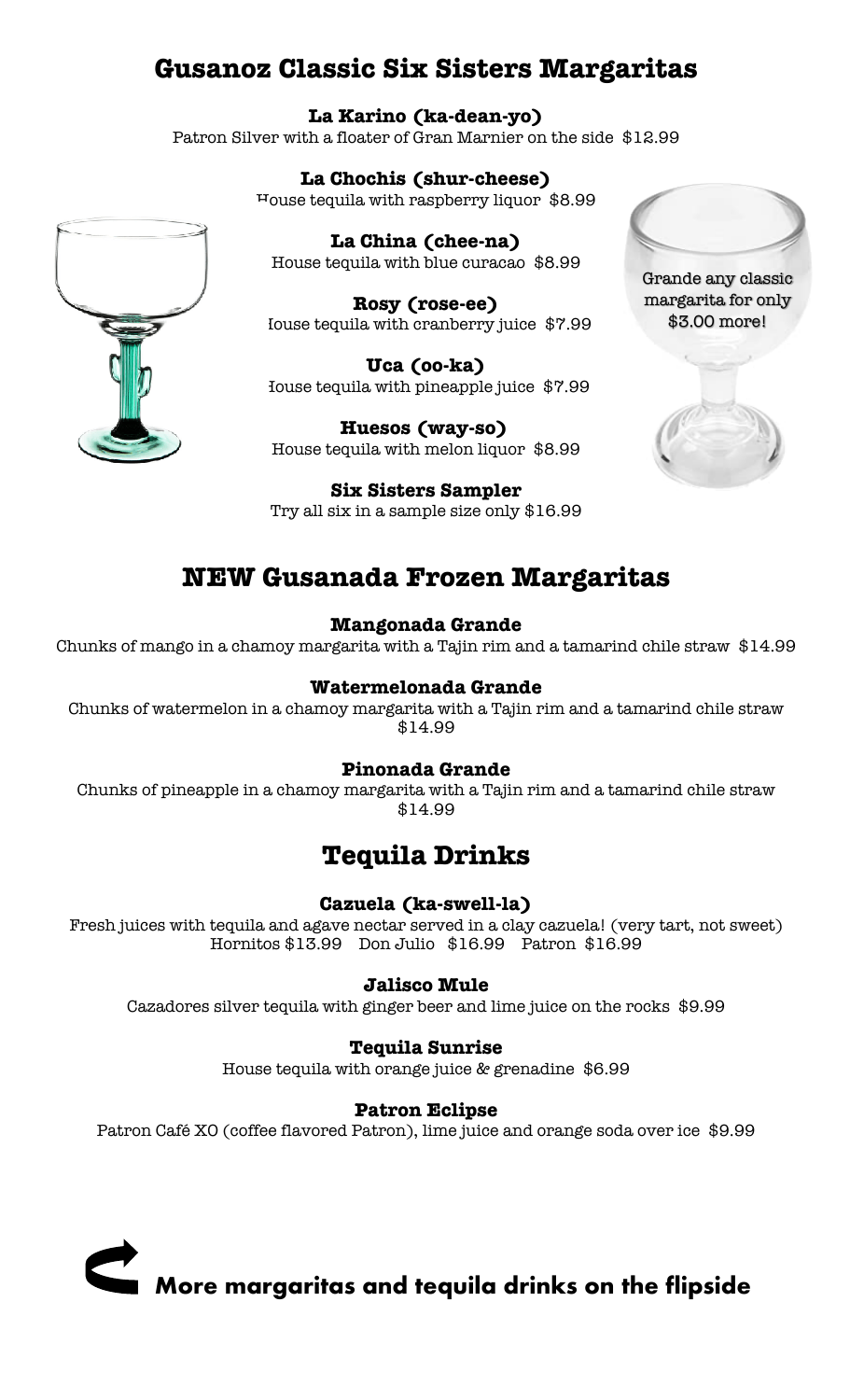# With over 190 tequilas, Gusanoz has the largest selection on the East Coast & maybe in all of the  $U.S.A$  – prove us wrong at

**https://www.facebook.com/gusanozmexicanrestaurant/**



**\*Please do not drink and drive – ask us for assistance in finding a ride, cab or UBER\***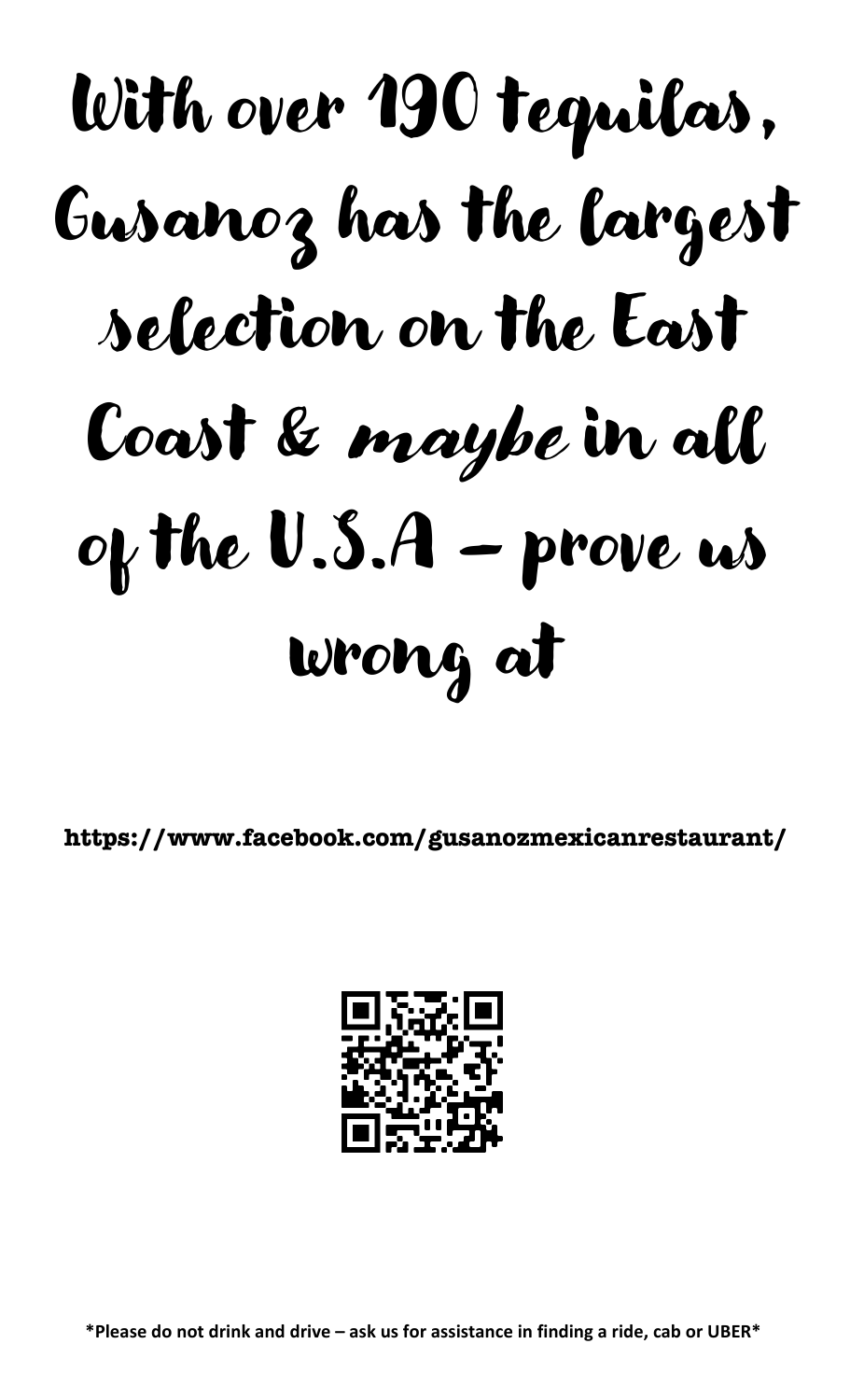# **Tequila List**

The list is partial and may vary depending on availability. Prices are for a 1.5 ounce pour and vary by brand and grade.

**Silver, Blanco, Plata & Flavored Tequilas**

| 1800 Coconut 6.99              |       | <b>Hornitos Lime Shot</b>             | 7.99  |
|--------------------------------|-------|---------------------------------------|-------|
| <b>1800 Silver</b>             | 6.99  | <b>Hornitos Plata</b>                 | 7.99  |
| <b>Adictivo Plata</b>          | 12.49 | <b>Hussong's Silver</b>               | 9.99  |
| <b>Agave Loca Pepper</b>       | 7.99  | Jaja Blanco                           | 8.99  |
| <b>Astral Blanco</b>           | 7.99  | Jose Cuervo Especial Silver           | 5.99  |
| <b>Avion Silver</b>            | 13.99 | Jose Cuervo Oranjo                    | 5.99  |
| <b>Blue Nectar Silver</b>      | 8.99  | <b>Jose Cuervo Tradicional Silver</b> | 6.99  |
| <b>Bribon Blanco</b>           | 8.99  | <b>Juarez Silver</b>                  | 5.99  |
| <b>Cabo Wabo Blanco</b>        | 9.99  | <b>KAH Blanco</b>                     | 12.49 |
| <b>Cabrito Silver</b>          | 7.99  | La Adelita Blanco                     | 10.99 |
| <b>Casa Dragones Blanco</b>    | 16.99 | <b>Los Sundays Blanco</b>             | 8.99  |
| <b>Casa Noble Blanco</b>       | 13.99 | <b>Lunazul Blanco</b>                 | 6.99  |
| <b>Casamigos Blanco</b>        | 13.99 | <b>Margaritaville Silver</b>          | 5.99  |
| <b>Cazadores Blanco</b>        | 6.99  | <b>Mi Campo Blanco</b>                | 7.99  |
| <b>Cenote Blanco</b>           | 10.99 | <b>Milagro Reserva Select Silver</b>  | 12.49 |
| <b>Certeza Silver</b>          | 9.99  | <b>Milagro Silver</b>                 | 7.99  |
| <b>Chamucos Blanco</b>         | 12.49 | <b>Olmeca Altos Plata</b>             | 8.99  |
| <b>Chinaco Blanco</b>          | 9.99  | <b>Padre Azul Premium Silver</b>      | 17.99 |
| <b>Cincoro Silver</b>          | 15.99 | Partida Blanco                        | 9.99  |
| Codigo 1530 Blanco             | 14.99 | <b>Patron Roca Silver Artesanal</b>   | 15.99 |
| Codigo 1530 Rosa               | 14.99 | <b>Patron Silver</b>                  | 13.99 |
| <b>Corralejo Blanco</b>        | 7.99  | <b>Penasco Blanco</b>                 | 9.99  |
| <b>Corazon Blanco</b>          | 6.99  | <b>Pepe Lopez Silver</b>              | 5.99  |
| <b>Cosa Salvaje Plata</b>      | 13.99 | Piña Loca Pineapple                   | 8.99  |
| Dano's Dangerous Pineapple     | 9.99  | <b>Pura Vida Silver</b>               | 10.99 |
| Jalapeño                       |       |                                       |       |
| <b>DeLeon Blanco</b>           | 9.99  | <b>Red Eye Louie's Silver</b>         | 9.99  |
| Diva Platinum                  | 10.99 | <b>Rosita Silver</b>                  | 5.99  |
| <b>Don Eduardo</b>             | 9.99  | <b>Santo Fino Blanco</b>              | 10.99 |
| <b>Don Julio Blanco</b>        | 13.99 | Sauza 901 Silver                      | 7.99  |
| <b>Don Ramon Silver</b>        | 10.99 | <b>Sauza Cucumber Chile</b>           | 6.99  |
| <b>Don Sueños Blanco</b>       | 12.49 | <b>Sauza Silver</b>                   | 5.99  |
| <b>Dos Primos Blanco</b>       | 12.49 | <b>Severo Plata</b>                   | 12.49 |
| <b>El Charro Silver</b>        | 5.99  | <b>Siempre Spritis Plata</b>          | 10.99 |
| <b>El Jimador Silver</b>       | 5.99  | <b>Suerte Blanco</b>                  | 9.99  |
| <b>El Mayor Blanco</b>         | 7.99  | <b>Tanteo Cocoa</b>                   | 9.99  |
| <b>El Nivel Ghost Pepper</b>   | 12.49 | Tanteo Jalapeño                       | 9.99  |
| <b>El Tesoro Blanco</b>        | 7.99  | <b>Tanteo Tropical</b>                | 9.99  |
| <b>El Toro Silver</b>          | 5.99  | <b>Tarantual Azul Blue</b>            | 5.99  |
| <b>Espolõn Blanco</b>          | 7.99  | <b>Teremana Blanco</b>                | 7.99  |
| <b>Exotico Blanco</b>          | 5.99  | <b>Tres Agaves Silver</b>             | 8.99  |
| <b>Familia Camarena Silver</b> | 7.99  | <b>Tres Generaciones Plata</b>        | 9.99  |
| <b>Ghost Blanco</b>            | 8.99  | <b>Underground Silver</b>             | 9.99  |
| Gran Cava de Oro Plata         | 10.99 | <b>Viva Mexico Silver</b>             | 9.99  |
| <b>Grand Mayan Silver</b>      | 16.99 | <b>Yeyo Ultra Silver</b>              | 13.99 |
| <b>Herradura Silver</b>        | 10.99 | Zarpado Blanco                        | 6.99  |

#### **Reposado & Gold Tequilas**

| 1800 Reposado 7.99        |       | <b>Grand Mayan Reposado</b>                      | 16.99 |
|---------------------------|-------|--------------------------------------------------|-------|
| <b>Adictivo Reposado</b>  | 13.99 | <b>Herradura Double Barrel</b><br>Reposado       | 15.99 |
| Agavales 7.99             |       | <b>Herradura Reposado</b>                        | 12.49 |
| Avion Reposado 13.99      |       | Hornitos Reposado 7.99                           |       |
| <b>Azul Reposado</b>      | 7.99  | <b>Hussong's Reposado</b>                        | 10.99 |
| <b>Cabo Wabo Reposado</b> | 10.99 | Jose Cuervo Tradicional<br><b>Cristalino Rep</b> | 10.99 |
| <b>Cabrito Reposado</b>   | 9.99  | Jaja Reposado                                    | 9.99  |
|                           |       |                                                  |       |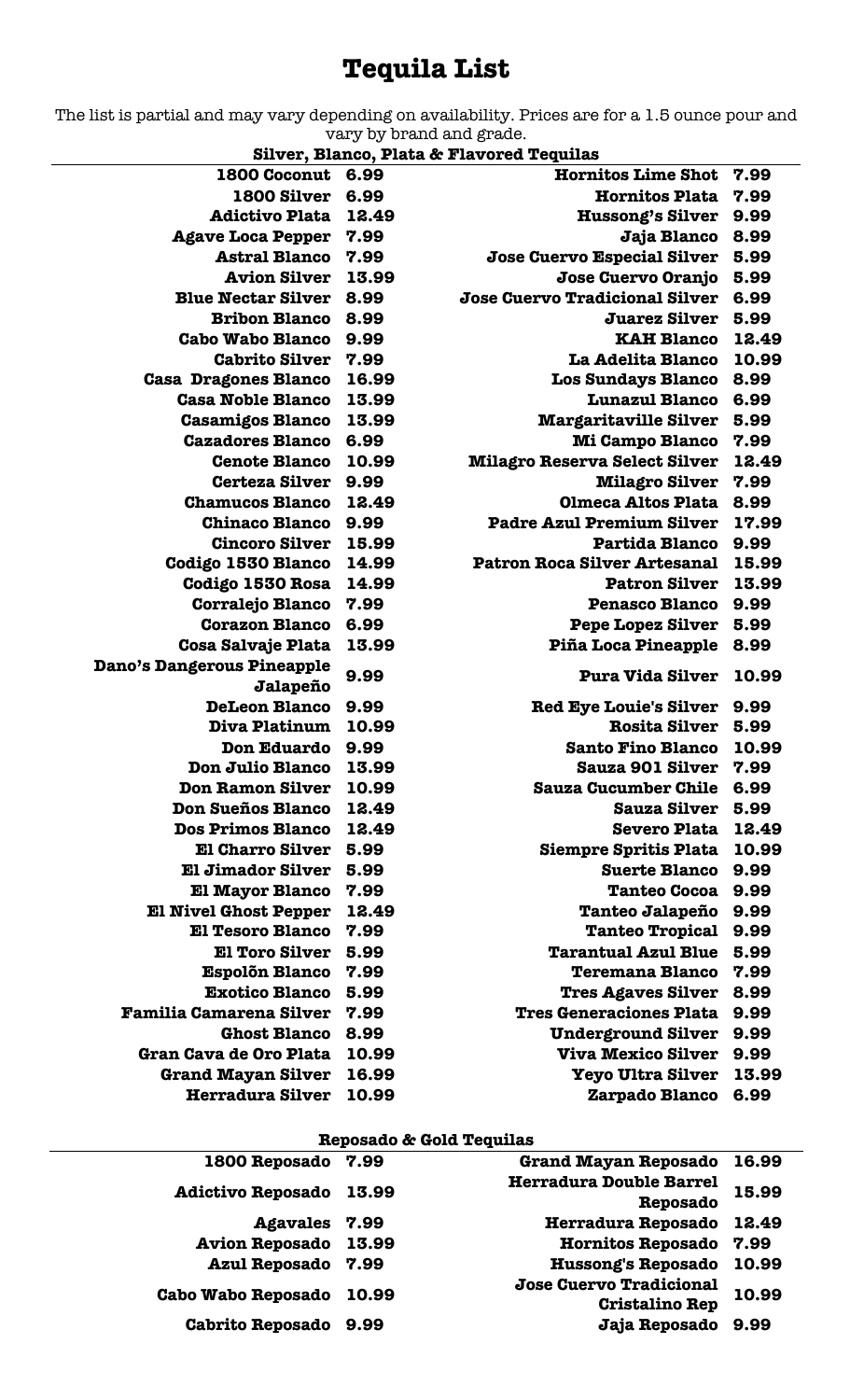| 5.99  | Jose Cuervo Gold                  | 13.99 | <b>Cantera Reposado</b>          |
|-------|-----------------------------------|-------|----------------------------------|
| 7.99  | Jose Cuervo Tradicional           |       |                                  |
|       | Reposado                          | 14.99 | <b>Casa Noble Reposado</b>       |
| 6.99  | <b>Lunazul Reposado</b>           | 14.99 | <b>Casamigos Reposado</b>        |
| 13.99 | <b>Maestro Dobel Reposado</b>     | 6.99  | <b>Cazadores Reposado</b>        |
| 5.99  | <b>Margaritaville Gold</b>        | 12.49 | <b>Cenote Reposado</b>           |
| 7.99  | Mi Campo Reposado                 | 12.49 | <b>Cobalto Organic Reposado</b>  |
| 7.99  | <b>Milagro Reposado</b>           | 7.99  | Corralejo Reposado               |
| 8.99  | <b>Olmeca Altos Reposado</b>      | 10.99 | Don Eduardo Reposado             |
| 19.99 | Padre Azul Premium Reposado       | 12.49 | Don Felix Reposado               |
| 5.99  | Pancho Villa Rojo                 | 14.99 | Don Julio Reposado               |
| 16.99 | Patron Roca Reposado Artesanal    | 12.49 | Don Ramon Reposado               |
| 15.99 | <b>Patron Reposado</b>            | 10.99 | <b>El Cobre Reposado</b>         |
| 12.49 | Pura Vida Reposado                | 6.99  | <b>El Jimador Reposado</b>       |
| 5.99  | <b>Rosita Gold</b>                | 8.99  | <b>El Mayor Reposado</b>         |
| 12.49 | <b>Santo Fino Reposado</b>        | 8.99  | <b>El Tesoro Reposado</b>        |
| 6.99  | <b>Sauza Blue (Gold)</b>          | 5.99  | <b>El Toro Gold</b>              |
| 5.99  | <b>Sauza Gold</b>                 | 7.99  | <b>Espolõn Reposado</b>          |
| 9.99  | <b>Suerte Reposado</b>            | 6.99  | <b>Exotico Reposado</b>          |
| 8.99  | <b>Teremana Reposado</b>          | 8.99  | <b>Familia Camarena Reposado</b> |
| 9.99  | <b>Tres Generaciones Reposado</b> | 13.99 | Gran Cava de Oro Reposado        |

#### **Añejo Tequilas**

| 1800 Añejo                    | 10.99 | Gran Cava de Oro Añejo         | 16.99 |
|-------------------------------|-------|--------------------------------|-------|
| 1800 Cristalino Añejo         | 14.99 | Gran Centenario Añejo          | 9.99  |
| <b>Adictivo Añejo</b>         | 14.99 | Grand Mayan Añejo              | 19.99 |
| <b>Avion Añejo</b>            | 14.99 | Herradura Añejo                | 13.99 |
| <b>Cabo Wabo Añejo</b>        | 12.49 | Herradura Ultra Añejo          | 15.99 |
| <b>Casa Noble Añejo</b>       | 15.99 | Hornitos Black Barrel Añejo    | 8.99  |
| <b>Casamigos Añejo</b>        | 15.99 | Hornitos Cristalino Añejo      | 8.99  |
| <b>Cazadores Extra Añejo</b>  | 14.99 | Hornitos Añejo                 | 8.99  |
| <b>Cazadores Añejo</b>        | 7.99  | <b>Lunazul Añejo</b>           | 7.99  |
| <b>Cincoro Añejo</b>          | 23.99 | <b>Maestro Dobel Añejo</b>     | 14.99 |
| Corralejo Añejo               | 9.99  | <b>Milagro Añejo</b>           | 9.99  |
| Corzo Añejo                   | 14.99 | Milagro Reserva Select Añejo   | 14.99 |
| Don Eduardo Añejo             | 12.49 | <b>Olmeca Altos Añejo</b>      | 8.99  |
| Don Felix Añejo               | 13.99 | Patron Roca Añejo Artesanal    | 17.99 |
| Don Julio 70th Añejo          | 15.99 | Patron Añejo                   | 15.99 |
| Don Julio Añejo               | 15.99 | Peligroso Añejo                | 9.99  |
| El Mayor Cristalino Añejo     | 10.99 | Sauza Conmemorativo Añejo      | 6.99  |
| El Mayor Añejo                | 9.99  | Tierra Azteca Añejo            | 9.99  |
| El Tesoro Añejo               | 9.99  | Teremana Añejo                 | 9.99  |
| <b>Espolõn Añejo</b>          | 9.99  | <b>Tres Agaves Añejo</b>       | 9.99  |
| <b>Familia Camarena Añejo</b> | 9.99  | <b>Tres Generaciones Añejo</b> | 10.99 |

The following Ultra Premium tequilas are offered in 1 ounce tasting pours and 2 ounce pours:

| <b>Ultra Premium Tequilas</b>                 | 1 ounce | 2 ounces |
|-----------------------------------------------|---------|----------|
| <b>Avion Cristalino Añejo</b>                 | 17.99   | 27.99    |
| <b>Avion Reserva 44</b>                       | 17.99   | 27.99    |
| <b>Clase Azul Plata</b>                       | 15.99   | 23.99    |
| <b>Clase Azul Reposado</b>                    | 17.99   | 27.99    |
| Don Juilo 1942                                | 19.99   | 39.99    |
| Jose Cuervo Reserva de la Familia Extra Añejo | 23.99   | 44.99    |
| Jose Cuervo Reserva de la Familia Platino     | 17.99   | 27.99    |

Any tequila may be served as a classic margarita for an additional \$1.00 charge and may be upgraded to a Grande for an additional \$3.00 charge (excluding ultra premiums)

Any brand of tequila inventoried in Silver, Reposado and Añejo may be ordered as a flight of  $\frac{1}{2}$ ounce portions with a lime and shot of house-made Sangrita on the side (prices vary)

**\*Please do not drink and drive – ask us for assistance in finding a ride, cab or UBER\***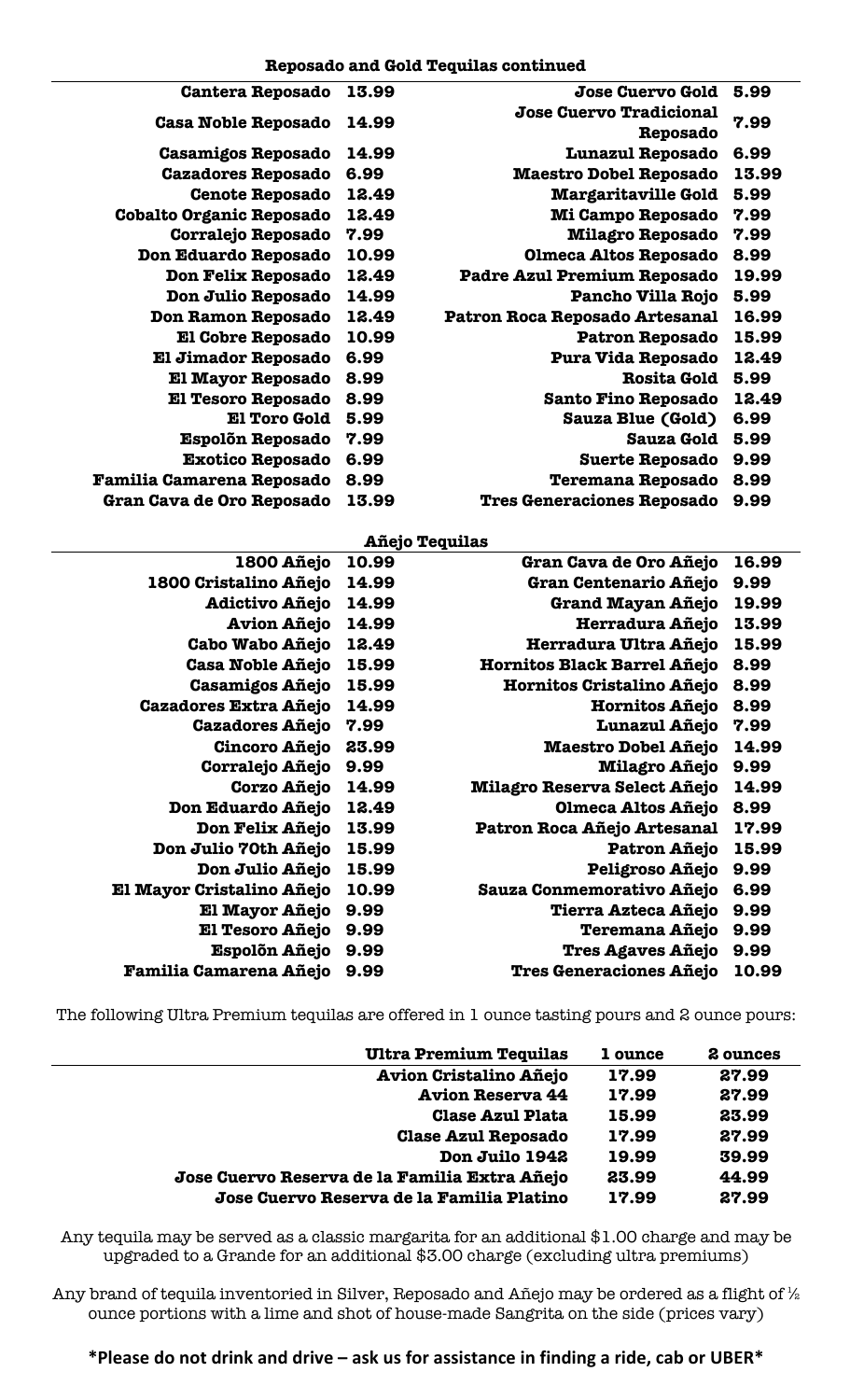| Bozal Ensamble 94 Proof 12.49 | Montelobos Joven 9.99          |  |
|-------------------------------|--------------------------------|--|
| Casamigos Joven Espadin 15.99 | <b>Montelobos Tobala 19.99</b> |  |
| Del Maguey Vida 8.99          | Santo Puro 13.99               |  |
| El Silencio Espadin 8.99      | Scorpion Reposado 13.99        |  |
| Ilegal Reposado 14.99         | Wild Shot Silver 14.99         |  |
| Los Amantes Reposado 14.99    | <b>Xicaru Silver 7.99</b>      |  |
| Machetazo 10.99               | Xicaru Reposado 8.99           |  |
| Monte Alban con Gusano 6.99   |                                |  |
|                               |                                |  |

## **Scotch**

**Chivas Regal 9.99 Glenlivet 12 Year 13.99 Cutty Sark 5.99 Glenlivet Caribbean 10.99 Dewars White Label 6.99 Glenmorangie 12 Yr. Lasanta 12.49 Johnnie Walker Red 6.99 Oban 14 Year 16.99**

# **Bourbon**

- **Basil Hayden 10.99 New Riff 12.49 Booker's 17.99 Rabbit Hole Cavehill 13.99 Buffalo Trace 8.99 Rabbit Hole Hiegold High Rye 13.99 Bulleit Bourbon 7.99 Redemption High Rye 7.99 Elijah Craig Small Batch 8.99 Russell's Reserve 10 Year 8.99 Four Roses Small Batch 9.99 Smooth Ambler Contradiction 8.99 Four Roses Yellow Label 6.99 Wild Turkey 81 Proof 5.99 Jefferson's Very Small Batch 8.99 Wild Turkey Longbranch 9.99 Jim Beam 5.99 Wild Turkey Rare Breed 10.99 Knob Creek Bourbon 10.99 Woodford Reserve Select 9.99**
	- **Legent 13.99 Yellowstone Select 9.99**
	- - -

# **American, Irish & other Whiskey**

**Black Velvet 5.99 Jameson Flavors 8.99 Bulleit Rye 7.99 Knob Creek Rye 9.99 Canadian Club 5.99 Seagrams 7 5.99 Gentleman Jack 7.99 Sqrrl Peanut Butter Whiskey 6.99 Jack Daniel's Single Brl Select 12.49 Suntory Toki 9.99 Jack Daniel's 7.99 Tin Cup 7.99 Jameson Irish Whiskey 8.99 Whistle Pig Rye 10 year 16.99**

## **Gin**

- **Aviation 7.99 Bombay Sapphire 6.99 Beefeater 5.99 Hendrick's 8.99 Bombay Original 5.99 Tanqueray 6.99**
- 

# **Vodka**

- **Absolut (Sweden) 6.99 Smirnoff (USA) 6.99**
- **Grey Goose (France) 7.99 Stoli (Europe no ties to Russia) 6.99**
	-
- 
- **Kettle One (The Netherlands) 6.99 Tito's (Austin, TX) 6.99**

## **Rum**

**Bacardi (and flavors) 6.99 Malibu Coconut 6.99 Captain Morgan 6.99 Meyer's Dark 6.99 Cruzan (flavors) 6.99 Sailor Jerry 6.99**

- 
- - -
-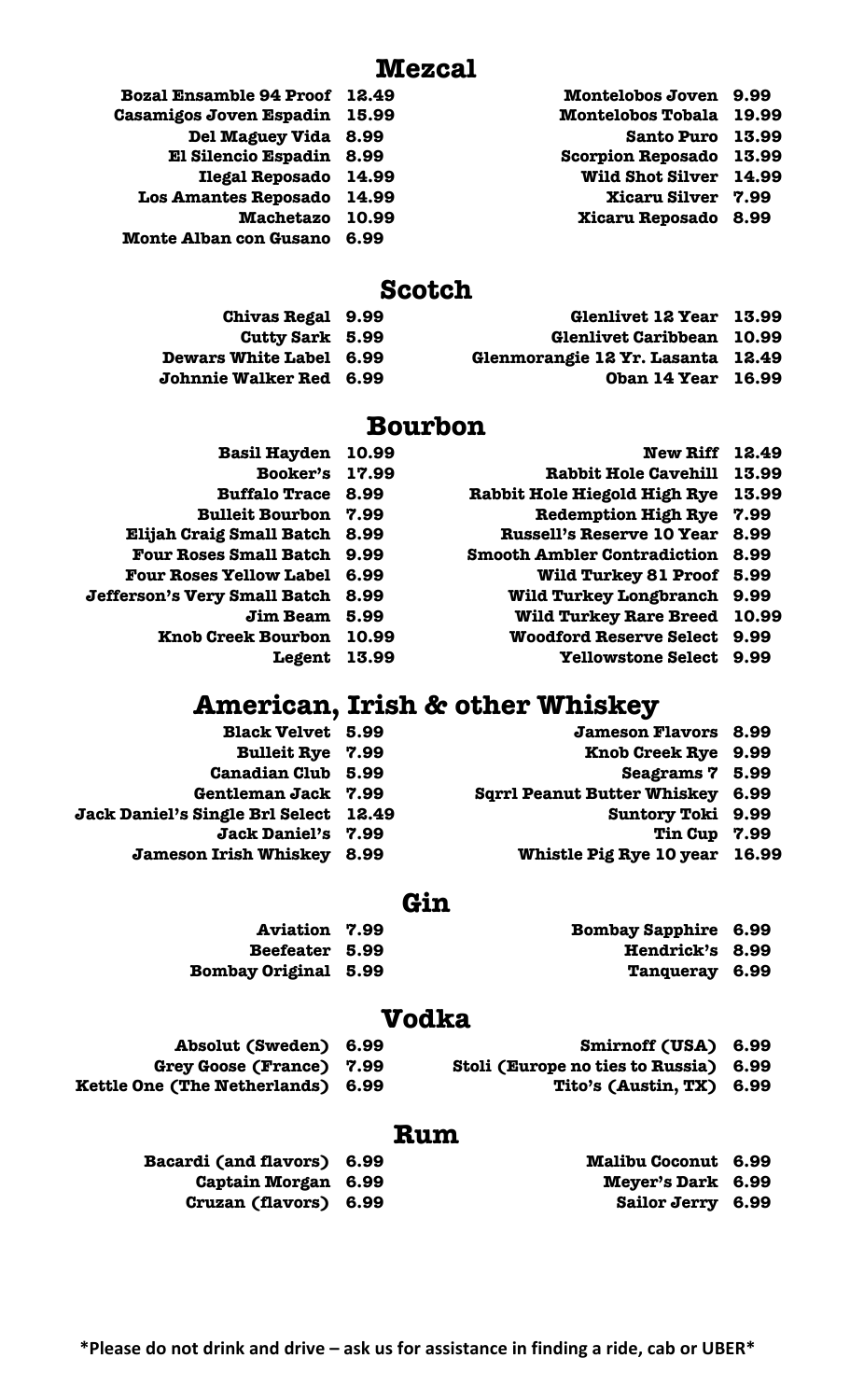# **Cerveza**

-Subject to availability from our distributors-

Make any beer a MiChelada for only \$2 more! Our mix contains fresh squeezed lime juice, bloody mary mix, chile powder and more!

## **Draft Beer**

|                        | <b>Pint</b> | 20 <sub>oz</sub> |                             | Pint | 20 <sub>0</sub> |
|------------------------|-------------|------------------|-----------------------------|------|-----------------|
| Dos XX Amber 4.50      |             | 6.25             | Dos XX Lager 4.50           |      | 6.25            |
| Pacifico 5.50          |             | 7.50             | <b>Modelo Especial 5.50</b> |      | 7.50            |
| Negra Modelo 5.99 7.99 |             |                  | Sam Adams Seasonal 5.50     |      | 7.99            |
| Bud Light 4.50         |             | 6.25             | Fiddle Head IPA 5.99        |      | 7.99            |

# **Bottled Beer**

| <b>Mexican Cerveza</b>      |      | <b>American Beer</b>     |      |
|-----------------------------|------|--------------------------|------|
| <b>Tecate can</b>           | 2.99 | Harpoon IPA 4.49         |      |
| <b>Dos XX Amber</b>         | 3.99 | <b>Long Trail Ale</b>    | 4.49 |
| <b>Dos XX Lager</b>         | 3.99 | <b>Sam Adams Lager</b>   | 4.49 |
| Corona 4.49                 |      | Bud Light 3.99           |      |
| Corona Light 4.49           |      | <b>Budweiser</b>         | 3.99 |
| Coronita 8 o.z. 3.49        |      | <b>Miller Light</b>      | 4.49 |
| <b>Modelo Especial 4.49</b> |      | <b>Pabst Blue Ribbon</b> | 3.99 |
| Negra Modelo 4.49           |      | <b>Guinness Can</b>      | 5.99 |
| Pacifico 4.49               |      | <b>Coors Light</b>       | 3.99 |
| Victoria 4.49               |      |                          |      |
|                             |      |                          |      |

# **Non-alcoholic Bottled Beer**

| O'Doul's Amber 4.49              |  |
|----------------------------------|--|
| Sam Adams Just the Haze 0.0 4.99 |  |

- **Athletic Brewing Golden Dawn 4.99** 
	- **Athletic Brewing Run Wild 4.99**

## **Heineken 0.0 4.49**

## **Hard Seltzer**

**Please ask your server or bartender for current availability and pricing. We usually carry Corona Hard Seltzer, Topo Chico Hard Seltzer, 603 Hard Seltzer and other varieties as well depending on availability from our distributors!**

# **Wine**

#### **Gusanoz Sangria**

A house-made blend of red wine, brandy and fresh squeezed fruit juice Glass 7.99 Carafe (750 ml) 26.99

#### **House Wine**

Merlot, Cabernet Sauvignon, Chardonnay, Pinot Grigio or Sauvignon Blanc Glass 5.99

# **Wine by the glass or bottle**

|        |                                                               | Glass | <b>Bottle</b> |
|--------|---------------------------------------------------------------|-------|---------------|
|        | Tilia Malbec (Argentina)                                      | 8.99  | 36.00         |
|        | 14 Hands Merlot (Washington State)                            | 8.99  | 36.00         |
|        | 14 Hands Cabernet (Washington State)                          | 8.99  | 36.00         |
| Reds   | Frida Kahlo Day of the Dead - Red Blend (Chile)               |       | 39.00         |
|        | Paso a Paso Tempranillo (Castilla, Spain)                     |       | 39.00         |
|        | Natura Carménère Valle Del Colchagua (Chile)                  |       | 39.00         |
|        | Trapiche Broquel Malbec Mendoza (Argentina)                   |       | 42.00         |
|        | Francis Ford Coppola Rosso & Bianco Pinot Grigio (California) |       | 39.00         |
|        | Angeline Sauvignon Blanc Reserve (California)                 |       | 39.00         |
| Whites | Kendal Jackson Vinter's Reserve Chardonnay (California)       | 9.99  | 42.00         |
|        | De Martino Sauvignon Blanc Estate (Chile)                     |       | 48.00         |